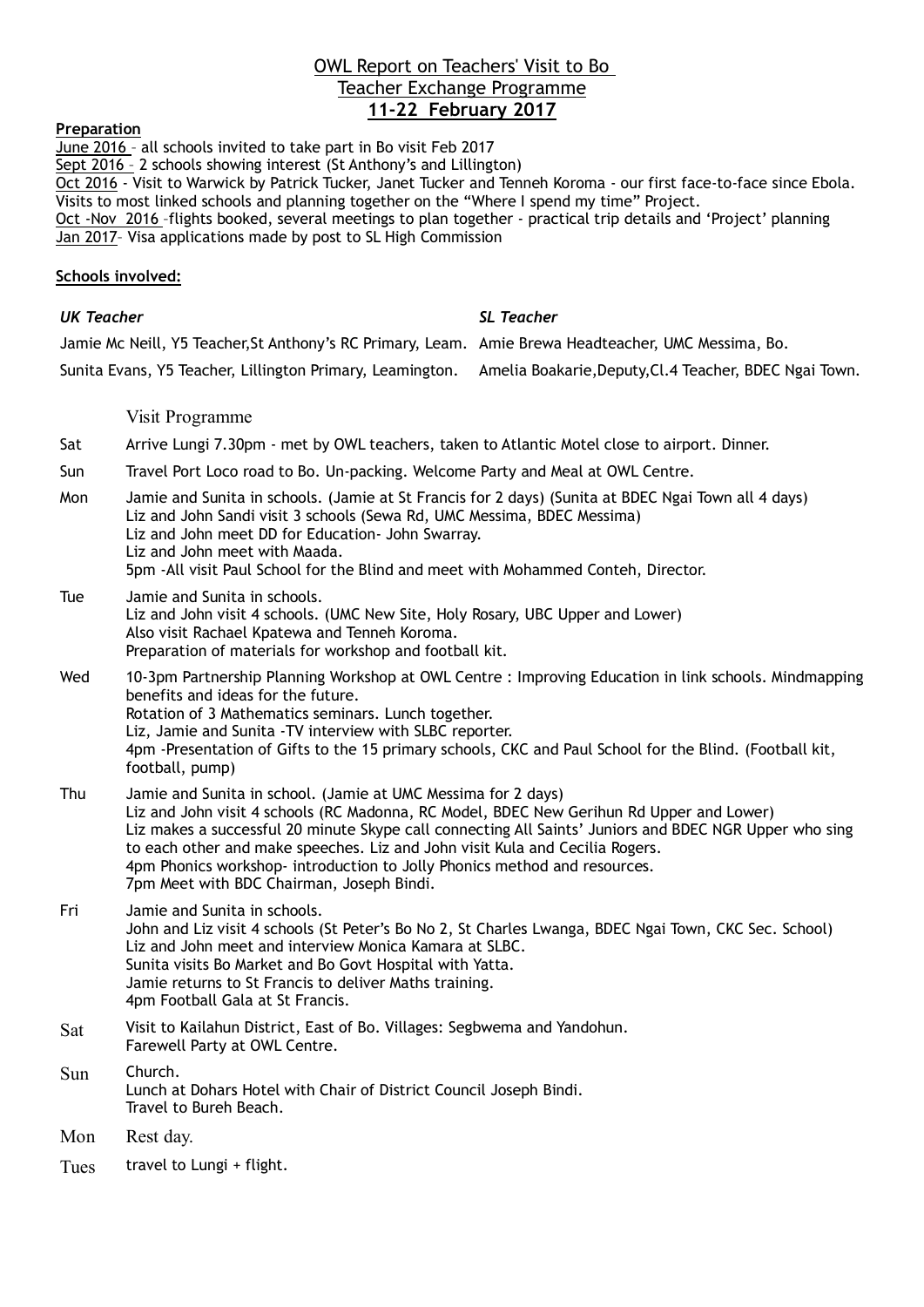#### **OWL Teachers' Aims during the visit:**

- $\triangle$  Ensure the smooth running of the visit for the 2 new teachers
- $\triangle$  Help set up various visits outside schools, suggested by teachers
- $\triangle$  Facilitate Weds and Thurs training/meetings
- $\triangle$  Visit other 13 linked Primary schools and some Secondary schools if possible.
- $\triangle$  Ensure all schools understand the ethos of OWL and the agreed procedures of membership (eq. Meeting project deadlines. Enquiring for funding of water project)
- $\triangle$  Communicate with the wider Bo community via the Media and stakeholders
- $\blacktriangle$  Discuss sustainable working of OWL teachers committee by developing an Action Plan
- $\blacktriangle$  Prepare the 2 or 3 Bo teachers who will be coming to UK in June

#### **Developments**

Our welcome in Bo was as warm as ever, with many familiar faces as well as a good number of new ones in the teachers' group. The newly elected Teachers' Committee is lead by John Sandi as Coordinator (Head at BDEC Sewa Rd). Other members are: Monjama Vandi, Hawa Kamanda, Janet Tucker, Madam Yatta Boima, Matthew Sagba, Lucy Amara, Amelia Boakarie, Francis Jusu, Alfred Kanneh and Aaron Sannoh. It is clear that this is a strong team. The week had been planned well in advance with all members playing their part. We had been emailed the draft Programme for the week which was most helpful. The Social Secretaries and team provided delicious food for our Welcome and Leaving parties. The PROs (Public Relations Officers) collated work packages from 14 of the 15 link schools for us to bring back to the UK (the 15th was chased up and did arrive in time). The Football Gala was extremely well organised and an enjoyable end to a hard-working week. Both girls and boys matches took place, playing 12-a-side which enabled pupils from all schools in the two zones to take part. At the end we presented medals (donated by Lillington Football Club) to all the pupils who had played.

| Zone 1 - PRO: Aaron Sannoh (St Charles, Lwanga) | Zone 2 - PRO: Alfred Kanneh (BDEC NGR Lower) |
|-------------------------------------------------|----------------------------------------------|
| Dep: Francis Jusu (UBC Lower)                   | Dep: Monjama Vandi (UMC Messima)             |
| <b>St Francis</b>                               | <b>BDEC Sewa Rd</b>                          |
| <b>Holy Rosary</b>                              | <b>UMC Messima</b>                           |
| St Charles Lwanga                               | <b>BDEC</b> Messima                          |
| <b>BDEC Ngai Town</b>                           | <b>BDEC New Gerihun Rd, Lower</b>            |
| <b>UBC Upper</b>                                | <b>BDEC New Gerihun Rd, Upper</b>            |
| <b>UBC Lower</b>                                | <b>UMC New Site</b>                          |
| St Peter's Bo No 2                              | <b>RC</b> Model                              |
|                                                 | <b>RC</b> Madonna                            |
|                                                 |                                              |





The OWL Centre staff worked hard all week to ensure we had all we needed, even running errands in to town to support us. The murals depicting rural life have been recently renovated and there are plans to re-do the portraits around the compound walls. During the week the downstairs hall was hired out on several occasions by other NGOs / groups.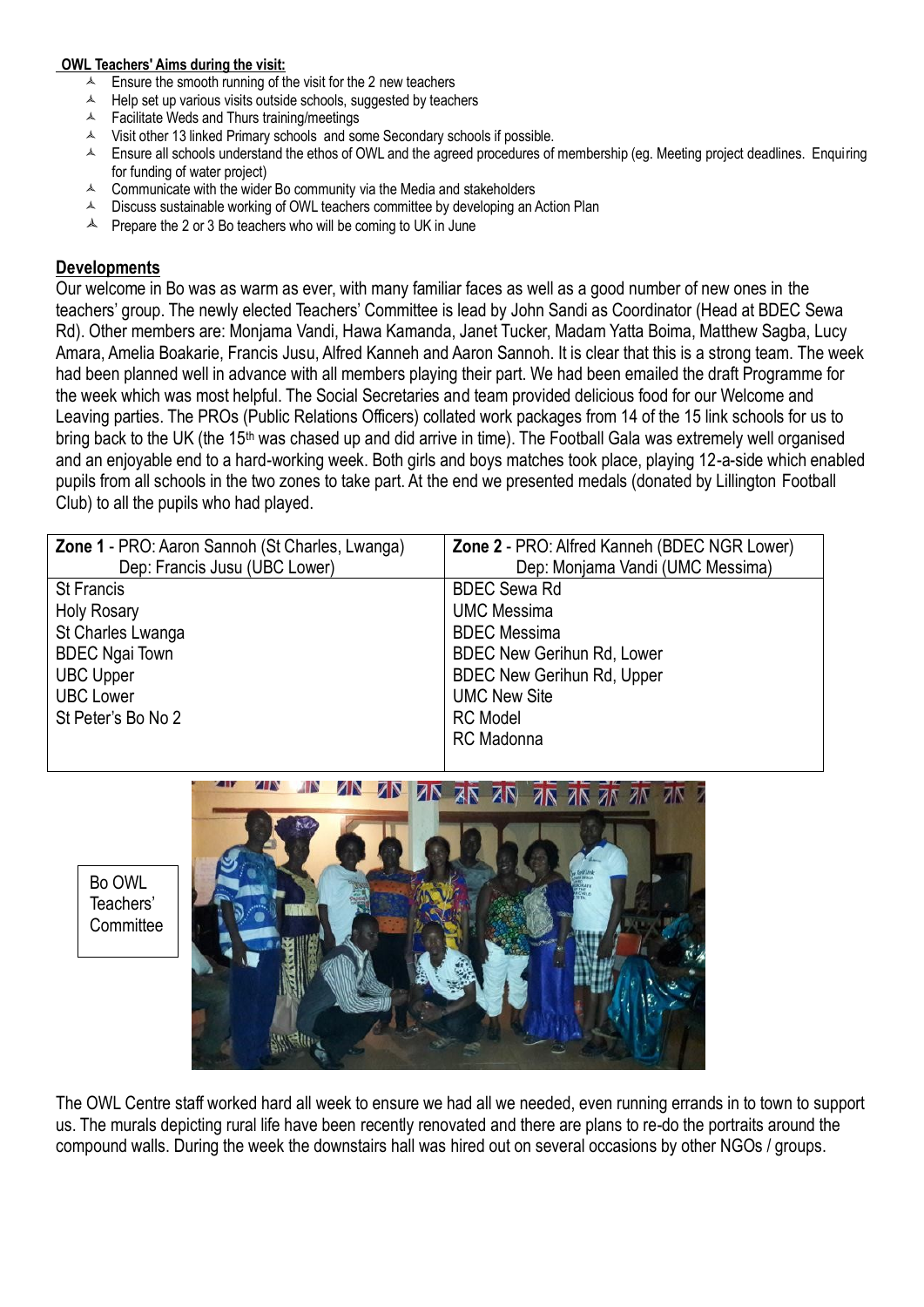# **Workshops**

## **Partnership Planning / Maths :**

Aim: to discuss partnership issues in order to improve education in our link schools.

John Sandi gave an introduction explaining the new focus of working as a team alongside the Executive Committee, in unity rather than as a separate body. He briefly explained the purpose of our workshop. Liz facilitated a time of 'Reflection', looking back on a slideshow of photos of the 2014 exchange visit (the last teacher exchange) and also showing the impact of the Day of the African Child event in UK with another slideshow. John facilitated a session looking at the OWL Mission Statement - clarifying WHAT OWL is, and what it is NOT! In groups teachers were asked to create mind-maps together considering the question:

# **How does our link benefit our community?** Each group then gave feedback.

*Responses included*: Friendship, teacher relationships, 'Belonging' to the link, safe drinking water, exchange visits and exposure to modernisation, communication, cultural activities (dancing and singing), rehabilitation of Head teachers offices, teaching and learning materials like books/chalk, social interaction, exchange of ideas-education, financial support : water wells and dust-bins, learning cultural/traditional differences, challenge stereotypes, learning about social economy in our communities, helping each other, inspiring children- photos and work sharing, learning new ideassharing practices, broaden our thinking, helping each other, recreational- football kits, mutual understanding between UK and Sierra Leone, waste management and sanitation, extension of OWL facilities to other public institutions:BDC, Blind school, children's ward -Bo Hospital.

We then discussed ideas for: **How can I improve our link?**

- Suggestions were:
- Be committed
- Attend meetings report feedback to others
- Promote the link to colleagues
- Meet project deadlines so work can be sent to the UK
- Educate our link colleagues to share problems
- Improve communication Use What's App, not just Bo to UK, but Bo to Bo and UK to UK.

Action Points as a result of discussion:

- 1. Organise workshop/training to replicate
- 2. Organise feedback meetings within each school as part of staff meeting
- 3. Gap identification of subject area what aspects of the curriculum would benefit teachers for future training?

# **Other learning points from the visit:**

Water Well building or renovating is a big deal and must be gone about using the correct procedure. Coordinators on both sides must educate their teachers about this required protocol: If a school in Bo is hopeful that they might receive support with financing a water project they must first discuss their specific needs with the OWL Executive and Teachers committee. They may then be asked to go away and find quotes from reputable, trusted contractors. When a reasonable quote has been found, the Bo OWL committee will contact the Warwick committee teachers group describing the project and giving the approximate coast.

If the initiative arises on the Warwick side, then Liz will contact John and Maada to explain that a school is offering support. John can then invite that school to discuss their water needs.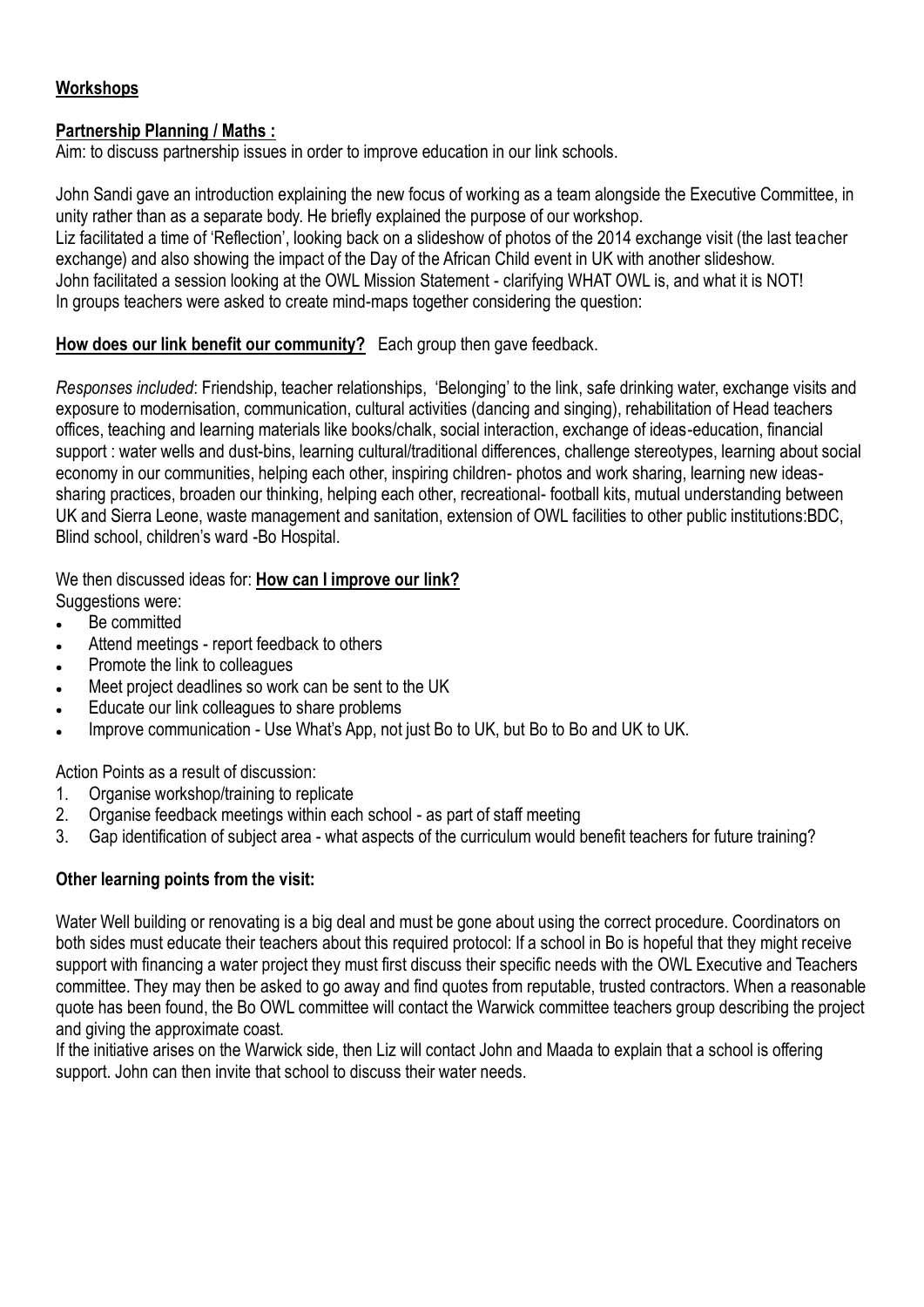# **Maths Training**

The second part of the workshop day was a session where a rotation of three seminars on three themes were led by Jamie, Sunita and Liz. All of the seminars emphasised the progression from Concrete to Visual to Abstract. Noting that the concrete can be returned to even after the abstract has been taught, to consolidate learning. Even in Year 6 concrete materials can be used to ensure or deepen understanding.

**Jamie**: **Multiplication and Division** Investigating strategies that show the development of Multiplication and Division from the concrete to the pictorial and the abstract.

**Sunita: Number Facts.** Reinforcing the use of concrete, pictorial and abstract materials when teaching children number facts in order to ensure a firm understanding of numbers as quantities.

**Liz: Place Value.** Number bonds to 10- children need to physically understand that 7 is larger than six by handling bottle tops or straws. Teen numbers-grasping that  $10+3=13$ ,  $10+7=17$  etc. Use of straws in bundles of 10 to demonstrate place value for 2 digit and 3 digit numbers. Use of Place Value columns for teaching ones, tens, hundreds, thousands.

We no longer call *ones* 'units' because of confusion with units of measure (which are cm, metre, kilogram, litre, pint, etc) Column method: Addition - carry the digits by writing them under/below the line. Cross out after you have remembered to add the carried digit in that column.

Subtraction - show exchange/borrowing/re-grouping of the top number by crossing out and writing above the top digits. Understand that you are borrowing a ten, or a hundred (not just 'one' - it is one ten or one hundred). Straws and elastic bands were given to most teachers.

The workshop was well attended (total 40+) with two representatives from every linked school, as well as Paul School for the Blind and CKC Secondary School. An excellent African lunch dish was provided at the end by Nancy Kamara, OWL Centre Manager.

# **Phonics Workshop :**

Aim: To enhance the teaching and learning of phonics (early reading skills)

Each school was provided with a pack containing copies of the Phonics chart, a pack of word charts, coloured marker pens and 40 pieces of card for creating flash-cards.

Video materials were used to show the progression of Phonics teaching from Reception class to Year 2. The videos were created by Natalie Johnson and Tim Hussey from Emscote Infants school. The video was paused to give time for explanations, to work examples and to answer questions.

The workshop was well attended by approx 30 teachers. It is hoped that the learning will be cascaded down to all staff in OWL schools and that the flash cards will be made and put to good use in the teaching of phonics.

# **Presentation of Gifts**

A public presentation of the Football kits, balls and pumps was made at the OWL Centre on Weds 15th Feb 2017. Teacher representatives and children from each school were invited to attend the event and receive their gifts. A short program of speakers provided speeches about the benefits to education on both sides of the link, including Mr John A. Swarray, Deputy Director of Education, Southern Region. Mr Swarray, who himself has taken part in the DfID funded exchange by visiting Kent schools in UK, spoke of how he saw OWL's education work strengthening the system in Bo District. He encouraged OWL teachers to continue exchanging ideas, sharing cultural knowledge and observing and learning from each others' behaviour. Previous OWL Chair Mr V.V. Boakarie was an honoured guest and helped to present gifts to each school, where photos were taken for the record.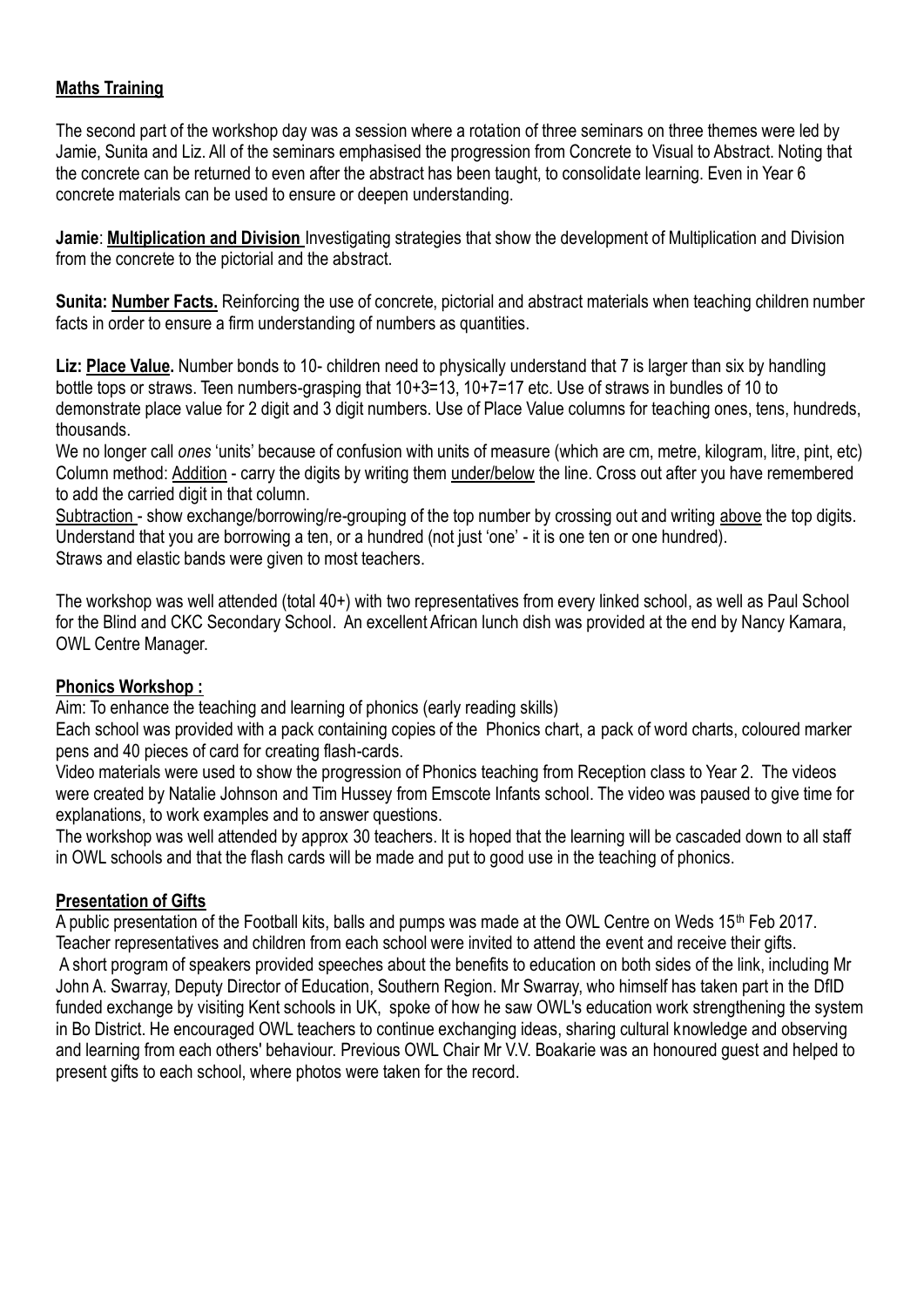## **Visit to Kailahun District**

#### District motto: *The soil is our bank.* (we can see why!)

On Saturday we travelled east of Bo District to Kenema, then to the villages of Segbwema and Yandohun. This was the first time a UK teachers group have been offered this unique opportunity to explore beyond Bo District. We were welcomed in Segbwema by Maada's family who provided a delicious feast of yam and 'fou-fou,' many different meat sauces, oranges, bananas and pineapple. It was an educational trip, learning about the rich rainforest plants and incredible vegetation. It was also an emotional trip - a wonderful privilege to meet with people in Maada's home village, Yandohun. They had even repaired holes in the dirt road leading to their village in preparation for our visit. We find it hard to understand what we've done to deserve this special treatment! They made us feel very special with their noisy, welcome singing and parade to the village 'town hall' where important people were introduced and speeches shared in English and Mende. We were taken to the school where children sang for us and teachers provided a tour of the classrooms. Maada and Liz were both interviewed by SLBC with the back-drop of villagers singing.

#### **Next Steps:**

In previous years we have been encouraged by Michael Dennis (British Council, Freetown) to create an Action Plan. This was not worked on formally together but rather, as ideas developed during the week, they have been noted and put together in this report (see below) The suggestion by Michael is that the Action Plan is discussed by all involved and people are held responsible for different tasks. It should be reviewed in June 2017, when the next teacher exchange takes place in Warwick district.

We would like to conclude this report with a huge **Thank You** to all the OWL teachers and members in Bo who helped to make our 2017 visit very successful and enjoyable. We really value the friendship you showed us and the many memorable opportunities you enabled us to have. This relationship is unique and we have plenty to be proud of ! We hope that Bo OWL teachers will be inspired to make the most of the opportunities offered to them by being part of this group. We look forward to continued communication and learning together throughout the coming year.

With best wishes. Liz Garrett, Jamie McNeill and Sunita Evans Warwick OWL Primary Teachers 28 Feb 2017

(See Action Plan on next page)